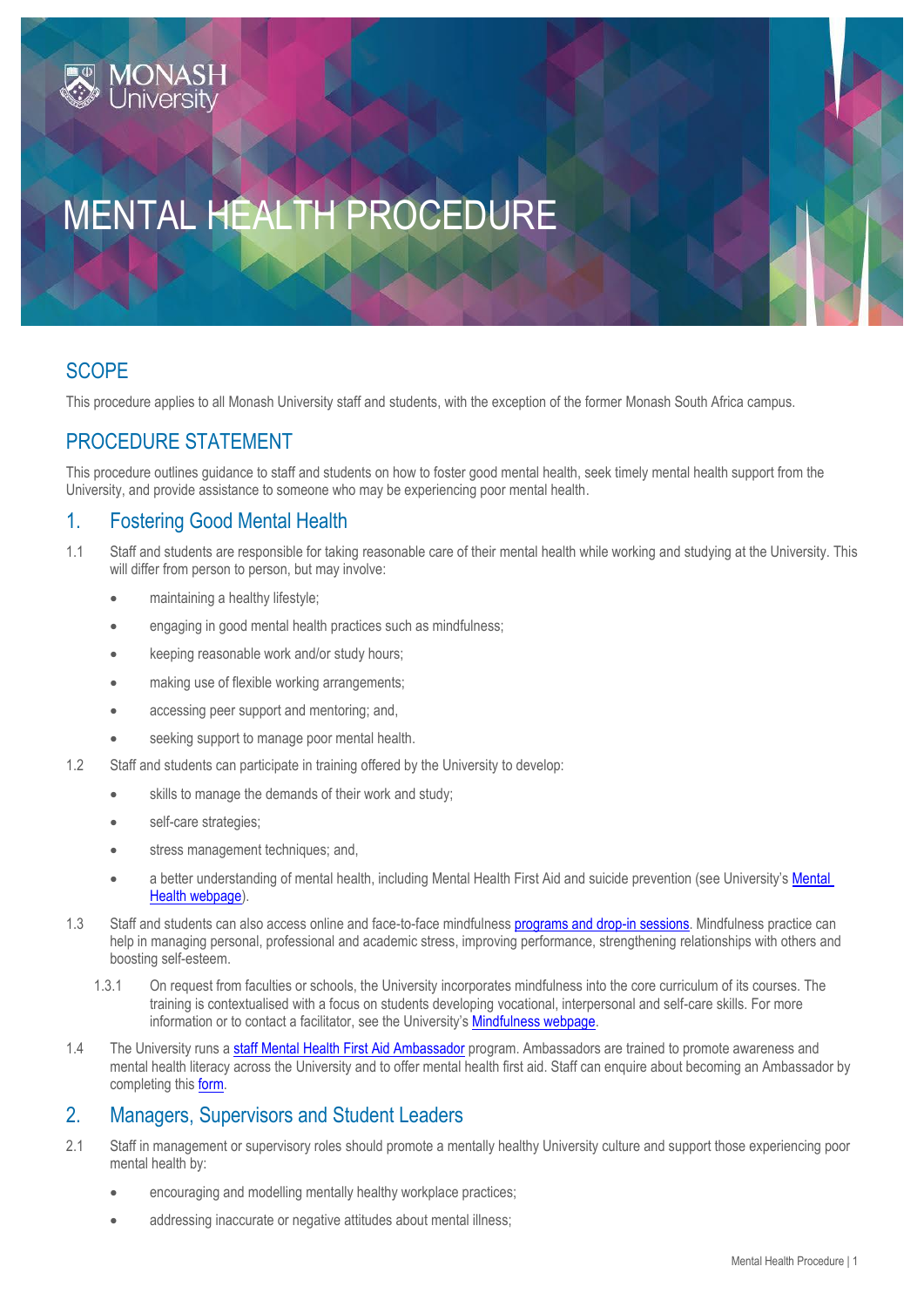- developing their communication and mental health first aid skills;
- ensuring they understand the University's duty to people with disabilities, which includes mental illness (see the [Reasonable](https://publicpolicydms.monash.edu/Monash/documents/1935727)  [Workplace Adjustments Procedure\)](https://publicpolicydms.monash.edu/Monash/documents/1935727); and,
- seeking advice from their [HR business partner](mailto:hr@monash.edu) about workplace support for people experiencing poor mental health.
- 2.2 Staff who teach or supervise students, and students in leadership positions can:
	- **e** learn how to **support students in crisis**;
	- develop their mental health first aid skills (see the [Mental Health First Aid program\)](https://www.monash.edu/health/mental-health/programs/mental-health-first-aid); and,
	- explore information about how curriculum design and teaching practice can support good mental health, and how to manage their own wellbeing when working with students in distress (se[e Enhancing Student Wellbeing](http://unistudentwellbeing.edu.au/) – external resource).

## 3. Seeking Support from the University

#### Counselling Services

- 3.1 The University provides free counselling services for all staff and students. Information on how to book an appointment can be found on the University's [Counselling website.](https://www.monash.edu/health/counselling)
- 3.2 Staff and students who are travelling for their work or study with the University are covered by the University's travel insurance policies and can be connected to mental health services by the insurance providers.

#### Support for Staff and Students Experiencing Mental Illness

- 3.3 The University supports staff and students experiencing mental illness, for example, by assisting them to take leave from, manage the impact on, and be supported in returning to, work or study.
	- 3.3.1 for staff: see the [Leave and Wellbeing](https://publicpolicydms.monash.edu/Monash/documents/1935704) Policy an[d Reasonable Workplace Adjustments Procedure](https://publicpolicydms.monash.edu/Monash/documents/1935727) or contact Human Resources at [hr@monash.edu;](mailto:hr@monash.edu) and,
	- 3.3.2 for students: se[e Special Consideration Procedure](https://publicpolicydms.monash.edu/Monash/documents/1935761) (for coursework students) or leave provisions in the relevant [Handbook](https://www.monash.edu/graduate-research/faqs-and-resources) (for doctoral and research master's students) or contact Disability Support Services a[t disabilitysupportservices@monash.edu.](mailto:disabilitysupportservices@monash.edu)
- 3.4 In determining how best to support staff and students with mental illness, the University will have regard to the inherent requirements of the person's position or course/unit of study.

#### Support for Carers

- 3.5 Staff who are caring for a person with a mental illness or other condition may be able to access carer's leave, depending on arrangements in place in their location.
- 3.6 Students who are caring for a person with a mental illness or other condition can [register as a carer](https://www.monash.edu/disability/services-for-students/carers) and discuss support options with [Disability Support Services](https://www.monash.edu/disability) (DSS). Information on how DSS may be able to assist is available on the DSS [website.](https://www.monash.edu/disability/services-for-students#tabs__1335666-02)

### 4. Responding to Others Experiencing Poor Mental Health

- 4.1 When trying to assist others experiencing poor mental health, staff and students must not act beyond their expertise or comfort level. Following the general advice in this procedure and responding sensitively to someone in distress are important first steps, but the affected person should seek advice from a mental health professional as soon as possible.
- 4.2 If staff or students feel they are experiencing, or witness someone else experiencing, a mental health crisis (for example, if they are considering self-harm or suicide), they should:
	- contact emergency services if they fear for their safety or the safety of others, and then, if on campus, report the matter to [Campus Security;](https://www.monash.edu/students/safety-security/security/contacts)
	- attend, or recommend the person attend, a University health service (if available) or hospital emergency room; and/or
	- seek assistance, or encourage the person to seek assistance, from a mental health professional.
- 4.3 If it is not a crisis, but a student or staff member appears to be experiencing poor mental health, staff and students should talk to the person about their concerns and encourage them to seek professional advice or contact a [Mental Health Ambassador](https://www.monash.edu/health/mental-health/resources/ambassadors) in their faculty or division to provide Mental Health First Aid.

## 5. Privacy

5.1 The University understands that health-related disclosures are sensitive and is committed to protecting personal information.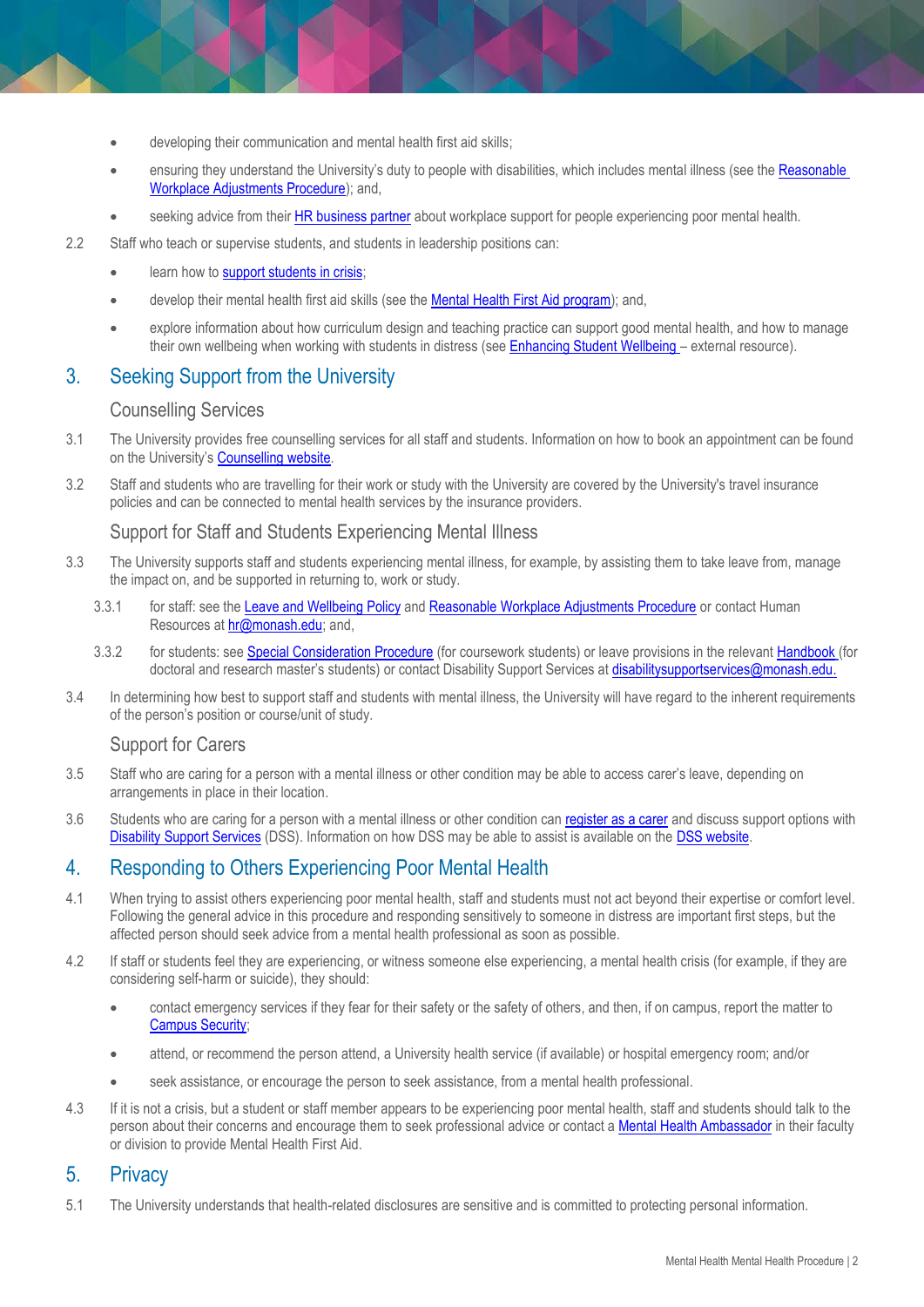5.2 If a staff member or student discloses that they are experiencing mental illness, staff and students receiving this disclosure should be mindful of the person's privacy and treat information confidentially. Staff should refer to the <u>Data Protection and Privacy Procedure</u> for information on their privacy responsibilities.

# **DEFINITIONS**

| Good mental health          | Good mental health refers to a state of wellbeing in which a person realises their own abilities, can<br>cope with the normal stresses of life, can work productively and is able to make a contribution to their<br>community (Royal Commission Into Victoria's Mental Health System Interim Report, 2019, p. 16). |
|-----------------------------|---------------------------------------------------------------------------------------------------------------------------------------------------------------------------------------------------------------------------------------------------------------------------------------------------------------------|
| <b>HR Business Partner</b>  | A member of the Monash HR community who operates as a strategic partner responsible for<br>providing a range of human resource services for an assigned Faculty or Portfolio.                                                                                                                                       |
| <b>Mental health crisis</b> | When someone is acutely unwell with mental illness. They could be feeling suicidal, experiencing<br>severe anxiety, reacting to a life problem, having a psychotic episode – or a combination of all of these<br>symptoms.                                                                                          |
| Mental health first aid     | Assistance provided to a person experiencing poor mental health in the first instance, until<br>professional help is available. Free Mental Health First Aid training is available for all staff and<br>students.                                                                                                   |
| <b>Mental illness</b>       | A medical condition that is characterised by a significant disturbance of thought, mood, perception or<br>memory (Mental Health Act 2014 (Vic)).                                                                                                                                                                    |
| <b>Mindfulness</b>          | Mindfulness means paying attention in a particular way: on purpose, in the present moment, and<br>nonjudgmentally (Kabat-Zinn, Jon, 1994, Wherever you go, there you are: Mindfulness meditation in<br>everyday life, New York, Hyperion, p. 4)                                                                     |
| Poor mental health          | Poor mental health is a combined term for referring to mental illness and psychological distress (Royal<br>Commission Into Victoria's Mental Health System Interim Report, 2019, p. 16).                                                                                                                            |

# **GOVERNANCE**

| Parent policy               | <b>Mental Health Policy</b>                                                                                                                                                                                                                                                                                                                                                                                                                                                                                                                                                                                   |
|-----------------------------|---------------------------------------------------------------------------------------------------------------------------------------------------------------------------------------------------------------------------------------------------------------------------------------------------------------------------------------------------------------------------------------------------------------------------------------------------------------------------------------------------------------------------------------------------------------------------------------------------------------|
| <b>Supporting schedules</b> | N/A                                                                                                                                                                                                                                                                                                                                                                                                                                                                                                                                                                                                           |
| Associated procedures       | <b>Academic Progress Committee Procedure</b><br><b>Data Protection and Privacy Procedure</b><br>Behaviour in the Workplace Procedure<br><b>Employee Assistance Procedure</b><br><b>Family Violence Support Procedure</b><br><b>Flexible Work Procedure</b><br><b>Healthy Food Procedure</b><br><b>Leave and Wellbeing Policy</b><br><b>Learning and Teaching Policy</b><br>Occupational Health, Safety and Wellbeing Policy<br>Reasonable Workplace Adjustments Procedure<br><b>Sexual Misconduct Response Procedure</b><br><b>Sick and Carer's Leave Procedure</b><br><b>Special Consideration Procedure</b> |
| <b>Related legislation</b>  | Disability Discrimination Act (1992) (Commonwealth)<br><b>ESOS National Code Standard 6, Overseas students support services</b><br>Equal Opportunity Act 2010 (Vic)<br>Fair Work Act 2009<br>Fair Work Regulation 2009<br>Occupational Health and Safety Act 2004 (Vic)<br>TEQSA Higher Education Standards Framework S. 2.3, Wellbeing and Safety                                                                                                                                                                                                                                                            |
| Category                    | Operational                                                                                                                                                                                                                                                                                                                                                                                                                                                                                                                                                                                                   |